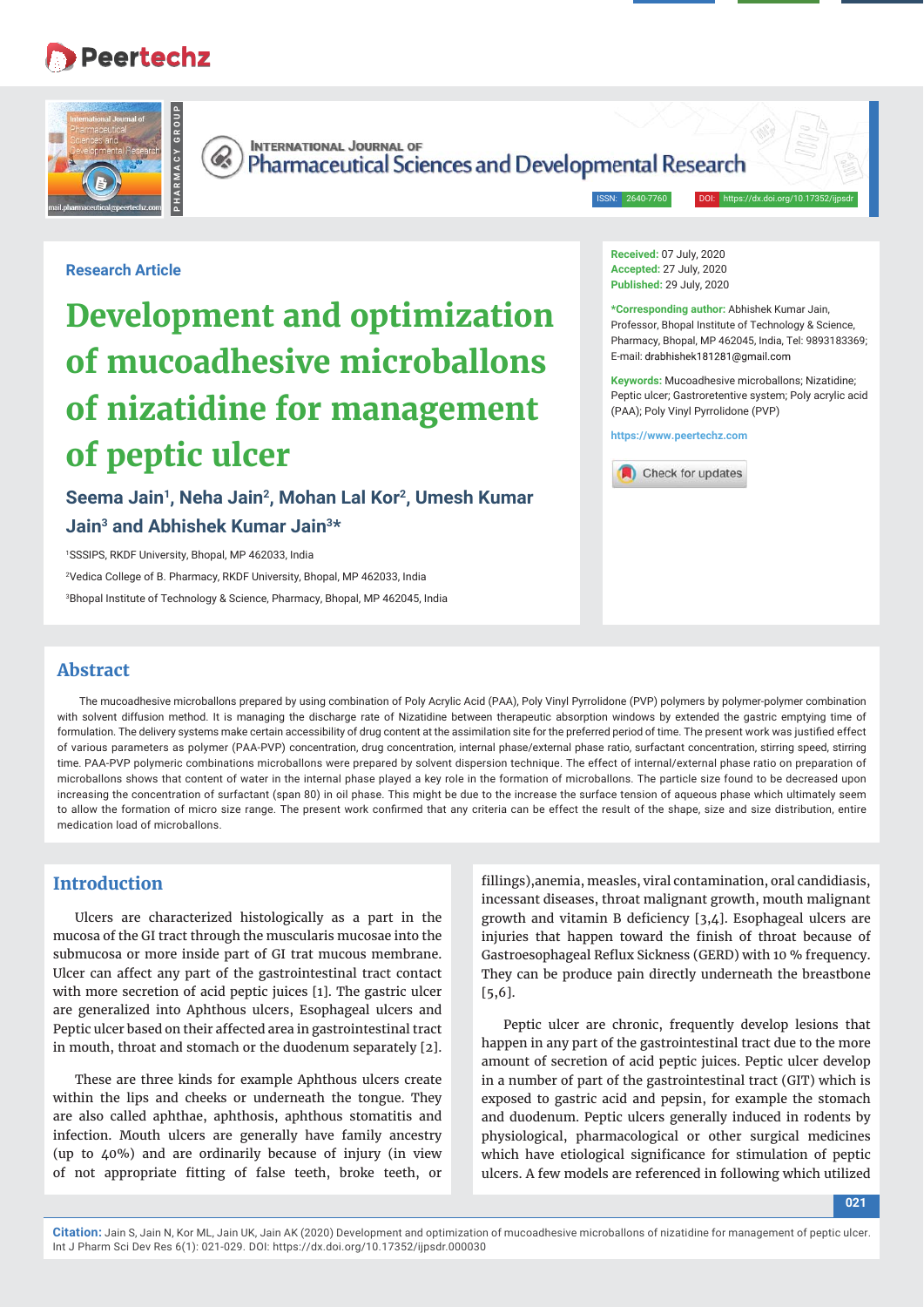tentatively for testing or assessing against peptic ulcer action of medications [7,8].

- o Stress ulcer through immobilization stress
- o Ethanol induced mucosal damage in rats (cytoprotective activity)
- o Sub-acute gastric ulcer in rats
- o Gastric ischemia-reperfusion injury in rats
- o Water-immersion stress or cold-water-restraint
- o NSAIDs- (indomethacin, aspirin, and ibuprofen) induced gastric ulcers
- o Acetic acid induced gastric ulcers
- o Histamine induced gastric ulcers
- o Reserpine induced gastric ulcers
- o Serotonin induced gastric ulcers
- o Pylorus-ligated-induced peptic ulcers
- o Diethyl-dithio-carbamate (DDC)-induced pepticulcers
- o Methylene blue-induced ulcers
- o Ischemia-reperfusion induced gastric ulcers
- o Cysteamine induced duodenal ulcers
- o Indomethacin-histamine-induced duodenal ulcers
- o Ferrous iron-ascorbic acid-induced gastric ulcers
- o Acetic acid-H. pylori-induced ulcers [9-11].

There are atleast two main targets which could be used for anchoring of delivery system through mucoadhesive in the GIT, the mucosal tissue and mucosal gel layer. The mucos layer is the first surface encountered by particulate system and its complex structure offers many opportunities for the development of adhesive interaction with small polymeric particles either through non specific or specific interaction between complimentary structures. Due to all above advantages Microsphere delivery is an better choice for drug delivery in colon [12].

Microballons are small round particles; having diameter in the range of micrometer (1μm to 1000μm or 1mm). Microballons are in also called as microparticles. Microballons are characterized as "the solid circles or API was spread all over the matrix or molecular dispersion of particles". Mucoadhesion is a term when outer layer of ballons adhere to the mucous layer of the mucosal surface. Mucoadhesion offers delayed retardent time at the absorption site, medication provide at a predefined site, enhance the release rate of drug because of increase contact time at mucosal surface of digestive tract. Mucoadhesion of balloons was developed by two different ways: starting contact between the surfaces or development of secondary bonds due to

non covalent connection. Mucoadhesives must need preasence of mucin layer during the procedure of adhesion. Mucins are synthesized by globet cells and exocrine organs with mucin cells acnini. The mucus layer is the main surface for providing base to adhere the balloons for increase the retarding of drug release, thus will be effective for drug delivery through oral mucosa for peptic ulcer management [13-15].

# **Material & methods**

#### **Materials**

The drug nizatidine was generously supplied as a gift sample from Dr. Reddy Lab, Hydrabad, India. The polymers Polyacrylic acid® and Polyvinyl pyrrolidone K-30 were procured from Himedia Laboratories Pvt. Ltd, Mumbai, India. The other chemical span 80® and n-hexane were purchased from CDH Pvt. Ltd. Mumbai, India. The Soya oil was purchased from local market of Bhopal M.P. (India).

#### **Methods**

Preformulation Study: Preformulation studies are needed to ensure the development of therapeutically effective and safe dosage form. It is characterize the physicochemical properties of drug substances and its interaction with various formulation components. Preformulation process is applied to secure the advancement of active treatment, viable and safe formulation development. It is consider as justify the physicochemical properties of API substances and its interaction with a range of formulation contents. The procured drug material was identified its originality by optimizing various parameters i.e. physical appearance, Melting point, pH indication, solubility profile in various aqueous and nonaqueous solvents, partition coefficient and FTIR study [16,17].

#### **Solubility profile**

The solubility determination of nizatidine hydrochloride was carried out in various common solvents. A definite quantity (10 mg) of the drug was taken in a series of 25 ml volumetric flasks and 10 ml of each solvent was added to these flasks. The flasks were clamped and shaken in vortex shaker for 6 hours at room temperature till equilibrium. The flasks were observed visually for the presence of insoluble particle of drug. The supernatant was taken and filtered. Quantitative determination of nizatidine hydrochloride was carried out after suitable dilution using UV/Visible spectrophotometer (Shimadzu 1800, Japan). The experiment was repeated with the different volume of the solvents to obtain more appropriate degree of solubility  $[16,17]$ . The profile of solubility of nizatidine HcL in different solvent is given in Table 1.

#### **Partition coefficient**

Partition coefficient is determination of lipophilicity & hydrophilicity of drugs. The parameter is useful to indicate ability of drug molecule to cross through bio-membranes. The parameter also defined as the ratio of unionised drug concentration in organic phase and aqueous phase during equilibrium.

**Citation:** Jain S, Jain N, Kor ML, Jain UK, Jain AK (2020) Development and optimization of mucoadhesive microballons of nizatidine for management of peptic ulcer. Int J Pharm Sci Dev Res 6(1): 021-029. DOI: https://dx.doi.org/10.17352/ijpsdr.000030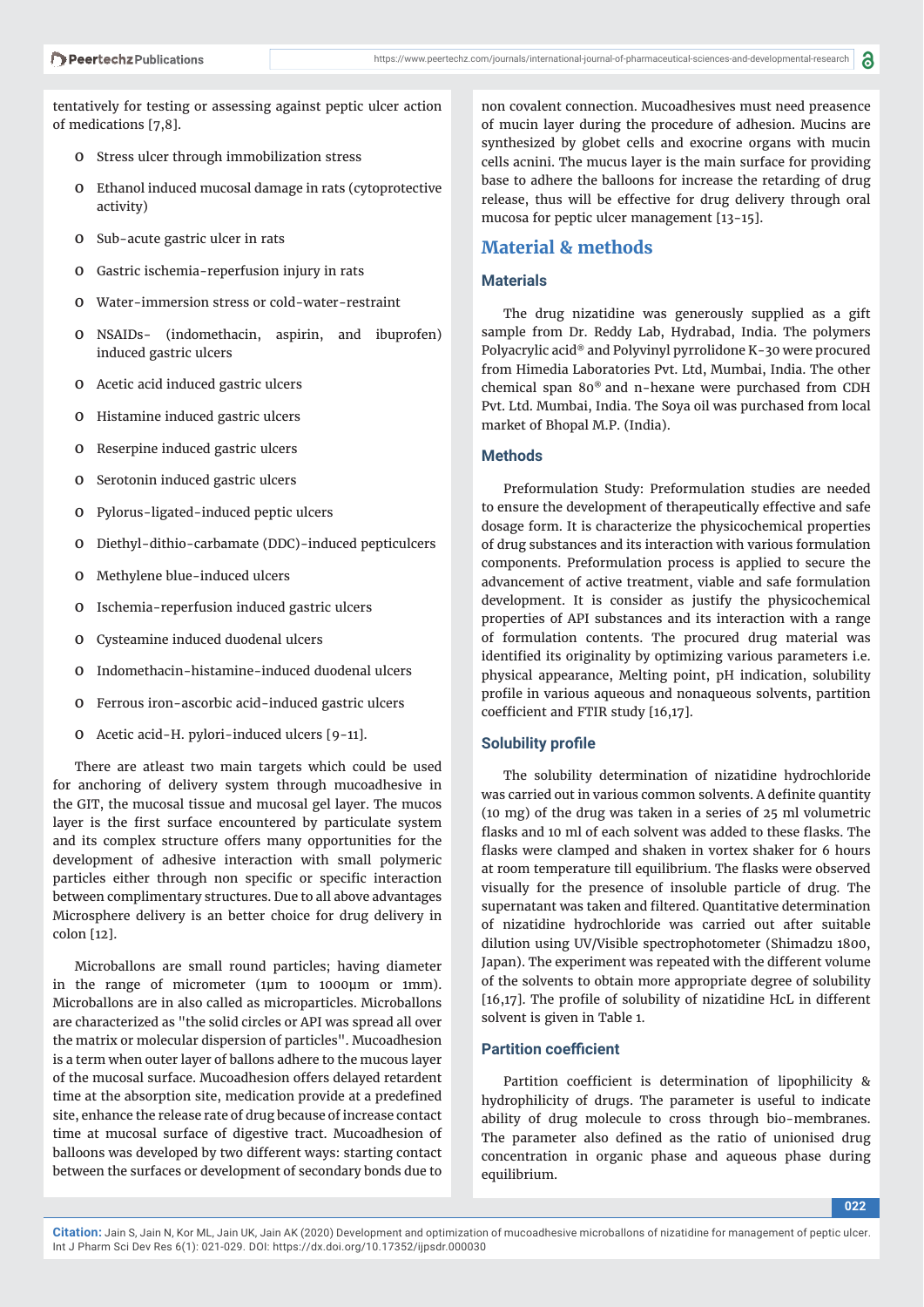$$
P_{O/w} = \frac{C_{oil}}{C_{water}} \text{ at equilibrium}
$$

The partition coefficient of nizatidine hydrochloride was determined in n-octanol/water mixture (pH 7.0), and n-octanol/PBS (pH 7.4) [18].

Accurately weighed 10 mg nizatidine hydrochloride drug dissolve in separating funnel containing 10 ml each of n-octanol and aqueous phase. It was placed on a vortex shaker for 6 hours until equilibrium of mixture was reached. The immiscible liquid phases were separated after some time and the aqueous phase was analysed for amount of drug after appropriate dilution with UV spectrophotometer. The results are presented in Table 2.

#### **FTIR spectrum of nizatidine hydrochloride**

The drug sample of nizatidine hydrochloride was identified by infrared spectroscopy (Alpha, Bruker, USA). The scanning was done using KBr dispersion pellet. The obtained spectrum of given sample is concordant with reference Figures 1,2. The spectral peaks assigned to various molecular vibrations are contained in Table 3 [18].

#### **Analytical method development of nizatidine hydrochloride**

**Hydrochloric acid Buffer (pH 1.2) Determination of absorption maxima (** $\lambda_{\text{max}}$ **): Standard stock solution of 10 µg/** ml with Hydrochloric acid Buffer (pH 1.2) solution was scanned between 200-400 nm for the absorption maxima in a UV/visible spectrophotometer (Shimadzu 1800, Japan). The absorption maximum was obtained at 228 nm as shown in Figure 3.

Table 1: Solubility profile of nizatidine hydrochloride in different solvents at room

| temperature $(25 \pm 2^{\circ}C)$ .               |                        |                             |  |  |
|---------------------------------------------------|------------------------|-----------------------------|--|--|
| S. No.                                            | Solvent (S)            | <b>Solubility indicator</b> |  |  |
| 1                                                 | Distilled water        | $^{+++}$                    |  |  |
| 2                                                 | Ethanol (95%)          | $^{+++}$                    |  |  |
| 3                                                 | Methanol               | $^{+++}$                    |  |  |
| 4                                                 | Isopropanol            | $\ddot{}$                   |  |  |
| 5                                                 | Ethyl acetate          | $\ddot{}$                   |  |  |
| 6                                                 | Dichloromethane        |                             |  |  |
| 7                                                 | Acetone                |                             |  |  |
| 8                                                 | Chloroform             |                             |  |  |
| 9                                                 | Toluene                |                             |  |  |
| 10                                                | PBS (pH7.4)            | $^{+++}$                    |  |  |
| 11                                                | SIF (pH6.8)            | $^{+++}$                    |  |  |
| 12                                                | Acetate buffer (pH5.0) | $^{+++}$                    |  |  |
| <b>++++:</b> Very-very soluble (less than 1 part) |                        |                             |  |  |
| <b>+++:</b> Freely soluble (1-10 parts)           |                        |                             |  |  |
| ++: Sparingly soluble (30-100 parts)              |                        |                             |  |  |

++: Sparingly soluble (30-100 parts) +: Slightly soluble (100-1000 parts)

-: Practically insoluble (> 1000 parts**)**

| Table 2: Partition coefficient values of nizatidine hydrochloride. |                                                               |        |  |
|--------------------------------------------------------------------|---------------------------------------------------------------|--------|--|
| <b>S. No.</b>                                                      | <b>Mixture of solvent</b><br><b>Partition coefficient (P)</b> |        |  |
|                                                                    | n-octanol / water                                             | 0.2347 |  |
| 2                                                                  | n-octanol / PBS (pH 7.4)                                      | 0.2183 |  |



**Figure 1:** FTIR spectrum of nizatidine hydrochloride (I.P., 2004).



**Figure 2:** FTIR spectrum of nizatidine hydrochloride (Sample).

| (wave number $cm^{-1}$ ). |                           |                                                                                   |  |
|---------------------------|---------------------------|-----------------------------------------------------------------------------------|--|
| S.No.                     | Wave No. $(cm-1)$         | <b>Assignment</b>                                                                 |  |
| 1.                        | 3280, 3210                | NH stretch two groups                                                             |  |
| 2.                        | 3107                      | CH stretch, NO <sub>3</sub> - CH-                                                 |  |
| 3.                        | 3094                      | CH stretch, thiazole ring                                                         |  |
| 4.                        | 2945, 2860, 2829,<br>2784 | CH stretches, NCH <sub>2</sub> , CH <sub>2</sub> CH <sub>2</sub>                  |  |
| 5.                        | 1622                      | C=C, conjugated with NO <sub>2</sub>                                              |  |
| 6.                        | 1587                      | NO <sub>2</sub> stretch, conjugated with C-C, thiazole ring                       |  |
| 7.                        | 1521                      | Thiazole ring                                                                     |  |
| 8.                        | 1470, 1458, 1435,<br>1422 | CH deformation in NCH <sub>2</sub> CH <sub>2</sub> CN stretch                     |  |
| 9.                        | 1377, 1359                | Thiazole ring for one frequency is sys NO <sub>2</sub> , H-<br>bonded, conjugated |  |

**Table 3:** Characteristic infrared absorption bands of nizatidine hydrochloride sample

**Hydrochloric acid buffer (pH 1.2) determination of calibration curve:** The prepared stock solution was again diluted as aliquots of 0.2, 0.4,…..1.8, 2.0 ml with 10 ml volumetric flasks and diluted to 10 ml with Hydrochloric acid Buffer (pH 1.2), thus get concentration range of 2-20 μg/ml.

**023**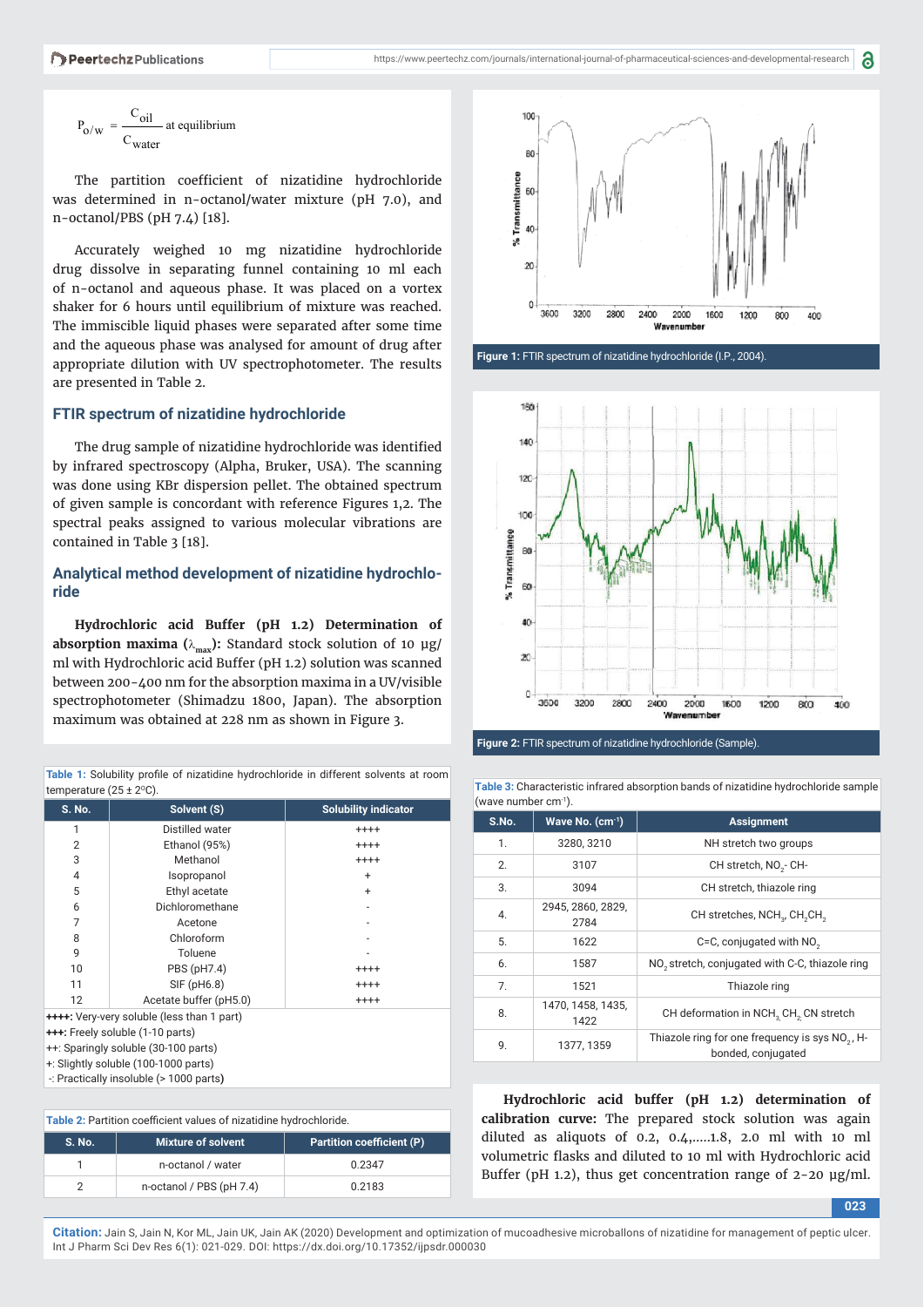The different concentration solution was measured using spectrophotometer (Shimadzu 1800, Japan) at  $\lambda_{\text{max}}$  228 nm and create the calibration curve (Table 4, Figure 4).

**SIF (pH 6.8) determination of absorption maxima (** $\lambda_{\text{max}}$ **):** Standard stock solution of 10 μg/ml with phosphate buffer (pH 6.8) was scanned between 200-400 nm for the absorption maxima by UV/visible spectrophotometer (Shimadzu 1800, Japan). The absorption maximum was obtained at 313 nm as shown in Figure 5.

**SIF (pH 6.8) determination of calibration curve:** The prepared stock solution was again diluted as aliquots of 0.2,  $0.4, \ldots$ 1.8, 2.0 ml with 10 ml volumetric flasks and diluted to 10 ml with simulated intestinal fluid ( $pH$  6.8), thus get concentration range of 2-20 μg/ml. The different concentration solution was measured using spectrophotometer (Shimadzu 1800, Japan) at  $_{\text{max}}$  313 nm and create the calibration curve (Table 5, Figure 6).

**PBS (pH 7.4) determination of absorption maxima (** $\lambda_{\text{max}}$ **):** Standard stock solution of 10 μg/ml with phosphate buffer (pH 7.4) was scanned between 200-400 nm for the absorption maxima by UV/visible spectrophotometer (Shimadzu 1800, Japan). The absorption maximum was obtained at 325 nm as shown in Figure 7.

**PBS (pH 7.4) determination of calibration curve:** The prepared stock solution was again diluted as aliquots of 0.2, 0.4, ... 1.8, 2.0 ml with 10 ml volumetric flasks and diluted to



**Figure 3:** UV absorption maxima of nizatidine hydrochloride in Hydrochloric acid Buffer (pH 1.2) λ<sub>max</sub> 228 nm.

**Table 4:** Calibration curve of nizatidine hydrochloride in Hydrochloric acid Buffer (pH 1.2) at  $\lambda$ <sub>max</sub> 228nm.

| S. No          | Concentration (µg/ml) | <b>Absorbance</b> | <b>Statistical parameters</b> |
|----------------|-----------------------|-------------------|-------------------------------|
| 1              | 2                     | 0.010             |                               |
| $\overline{2}$ | $\overline{4}$        | 0.025             | Correlation coefficient:      |
| 3              | 6                     | 0.038             | $(R2) = 0.9951$               |
| $\overline{4}$ | 8                     | 0.052             | Slope $(m) = 0.0087$          |
| 5              | 10                    | 0.072             | Intercept $(C)$ =-0.0008      |
| 6              | 12                    | 0.092             | Equation of line:             |
| 7              | 14                    | 0.112             | $y = 0.0087x - 0.0008$        |
| 8              | 16                    | 0.141             | Beer's law range:             |
| 9              | 18                    | 0.159             | $2 - 20(\mu q/ml)$            |
| 10             | 20                    | 0.169             |                               |



**Figure 4:** Calibration curve of nizatidine hydrochloride in phosphate buffer (pH 1.2).



313 nm.

| Table 5: Calibration curve of nizatidine hydrochloride in SIF (pH 6.8) at $\lambda_{\text{max}}$ 313 nm. |                       |                   |                                               |  |
|----------------------------------------------------------------------------------------------------------|-----------------------|-------------------|-----------------------------------------------|--|
| S. No                                                                                                    | Concentration (µg/ml) | <b>Absorbance</b> | <b>Statistical Parameters</b>                 |  |
| 1                                                                                                        | 2                     | 0.101             |                                               |  |
| $\overline{2}$                                                                                           | 4                     | 0.164             | Correlation coefficient:                      |  |
| 3                                                                                                        | 6                     | 0.244             | $(R2) = 0.9947$                               |  |
| 4                                                                                                        | 8                     | 0.378             |                                               |  |
| 5                                                                                                        | 10                    | 0.473             | Slope $(m) = 0.045$                           |  |
| 6                                                                                                        | 12                    | 0.553             | Intercept $(C)$ = 0.0027<br>Equation of line: |  |
| 7                                                                                                        | 14                    | 0.655             | $y=0.045x + 0.0027$                           |  |
| 8                                                                                                        | 16                    | 0.738             |                                               |  |
| 9                                                                                                        | 18                    | 0.791             | Beer's law range: $2-20(\mu q/ml)$            |  |
| 10                                                                                                       | 20                    | 0.885             |                                               |  |

10 ml with phosphate buffer (pH 7.4), thus get concentration range of 2-20 μg/ml. The different concentration solution was measured using spectrophotometer (Shimadzu 1800, Japan) at  $\lambda_{\text{max}}$  325 nm and create the calibration curve (Table 6, Figure 8) [19].

**Preparation of PAA-PVP mucoadhesive microballons:** The mucoadhesive microballons were prepared by intermolecular complex formation and solvent diffusion method with concentration variables. Poly acrylic acid® (PAA) 1 g and Poly vinyl pyrrolidone K-30 (PVP) 0.2 g was dissolved in 5 ml of solvent mixture of ethanol/water  $(7:3 \text{ v/v})$  [14]. The drug amount 40 mg was dissolved in polymeric combination. The

**024**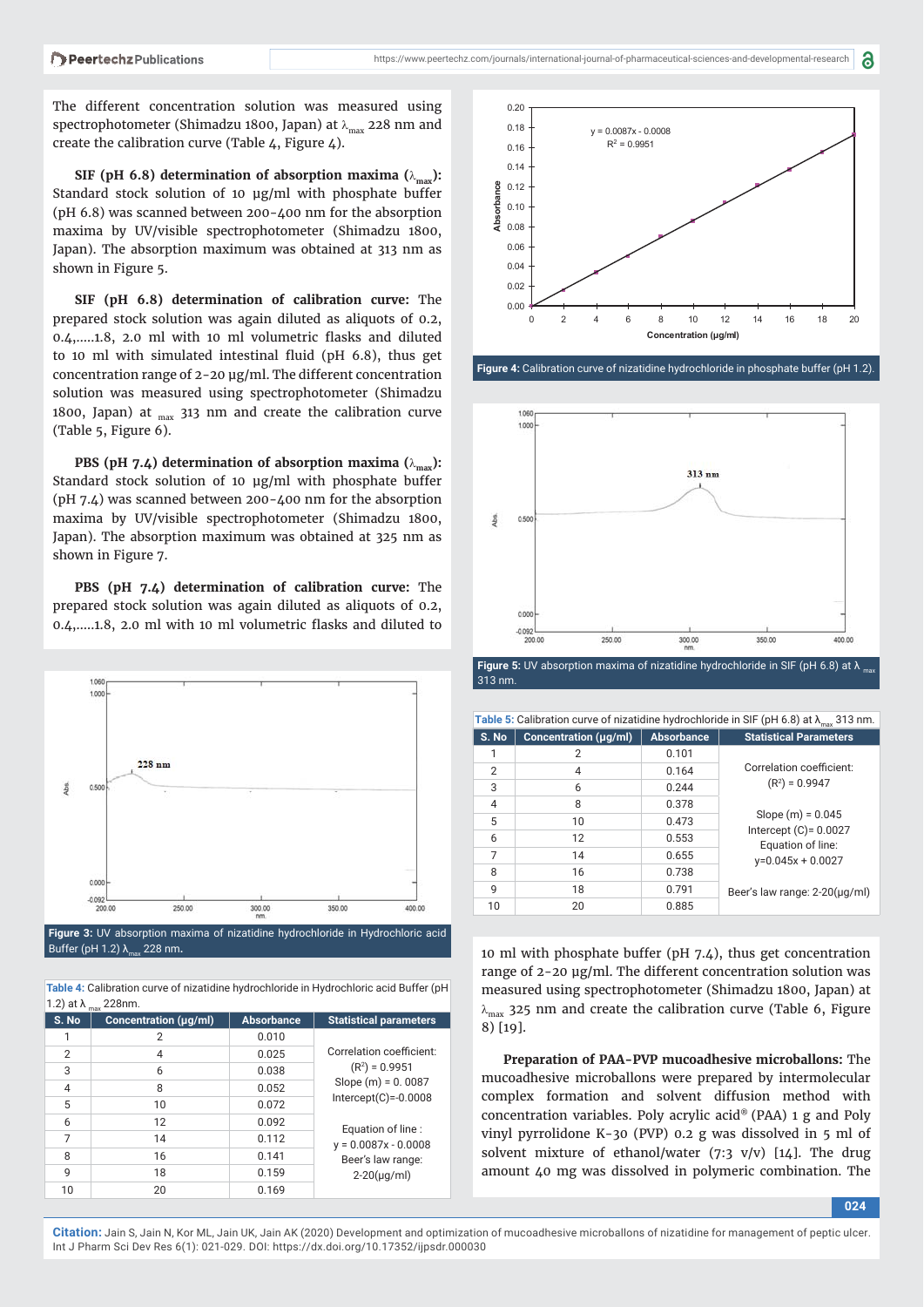drug polymer solution was successively dropped down using a syringe, into of soya oil with (1.5% v/v) span 80 $^{\circ}$ . The resultant solution was stirred with a magnetic stirrer (Remi, India) at 500 rpm at an ambient temperature for  $4$  h. The prepared microballons were gradually hardened with a time of drying period and collected by washed three times with n-hexane and dried at room temperature.

#### **Identifi cation of variables of PVA-PAA mucoadhesive microballons**

**Formulation and process variables:** The microballons were prepared by a number of variables of formulation parameters. The number of process variables i.e. polymer and drug concentration, phase volume ratio, surfactant concentration, stirring time and stirring speed which could affect the preparation and properties of microballons were also studied.

**Polymer combination (PVP-PAA) concentration:** The combination of PVP-PAA concentration were studied by preparation of microballons with varying the concentration of PVP *i.e.* 0.1:1%, 0.2:1%, 0.3:1% and 0.4:1% w/v in constant concentration of PAA polymer. The effect of average particle size and shape were recorded and shown in Table 7 and Figure 9 under consideration of result.



**Figure 6:** Calibration standard curve of nizatidine hydrochloride in SIF (pH 6.8).



**Table 6:** Calibration curve of nizatidine hydrochloride in Phosphate buffer (pH 7.4) at  $\lambda$  325 nm.

| S. No          | Concentration (µg/ml) | <b>Absorbance</b> | <b>Statistical [Parameters</b> |
|----------------|-----------------------|-------------------|--------------------------------|
|                | 2                     | 0.055             |                                |
| $\overline{2}$ | 4                     | 0.094             | Correlation coefficient:       |
| 3              | 6                     | 0.140             | $(R2) = 0.9934$                |
| 4              | 8                     | 0.194             |                                |
| 5              | 10                    | 0.267             | Slope $(m) = 0.0268$           |
| 6              | 12                    | 0.323             | Intercept $(C) = 0.0008$       |
| 7              | 14                    | 0.378             |                                |
| 8              | 16                    | 0.406             | Equation of line:              |
| 9              | 18                    | 0.479             | $y = 0.0268x + 0.0008$         |
| 10             | 20                    | 0.564             |                                |



**Figure 8:** Calibration curve of nizatidine hydrochloride in PBS (pH 7.4).

|                            | Table 7: Effect of PVP-PAA concentration on particle size and Shape of microballons. |                                   |                                 |  |  |
|----------------------------|--------------------------------------------------------------------------------------|-----------------------------------|---------------------------------|--|--|
| <b>Formulation</b><br>code | <b>Polymer (PVP-PAA)</b><br>concentration (%W/V)                                     | <b>Particle size</b><br>$(\mu m)$ | <b>Particle Shape</b>           |  |  |
| $P_{1}$                    | 0.1:1                                                                                | $98.21 \pm 2.51$                  | Circular with rough<br>surface  |  |  |
| $P_{2}$                    | 0.2:1                                                                                | $108.42 \pm 2.41$                 | Circular with smooth<br>surface |  |  |
| $P_{3}$                    | 0.3:1                                                                                | $116.23 \pm 1.83$                 | Nearly circular                 |  |  |
| $P_4$                      | 0.4:1                                                                                | 140.33±2.51                       | Deformed                        |  |  |
| $M0$ an+ $CD(n-2)$         |                                                                                      |                                   |                                 |  |  |

Mean± SD (n =3)



efficiency of microballons.

**Effect of drug concentration:** The effect of drug concentration was identified by prepared microballons with varying percentage of drug concentration *viz.* 20:100, 40:100,

**025**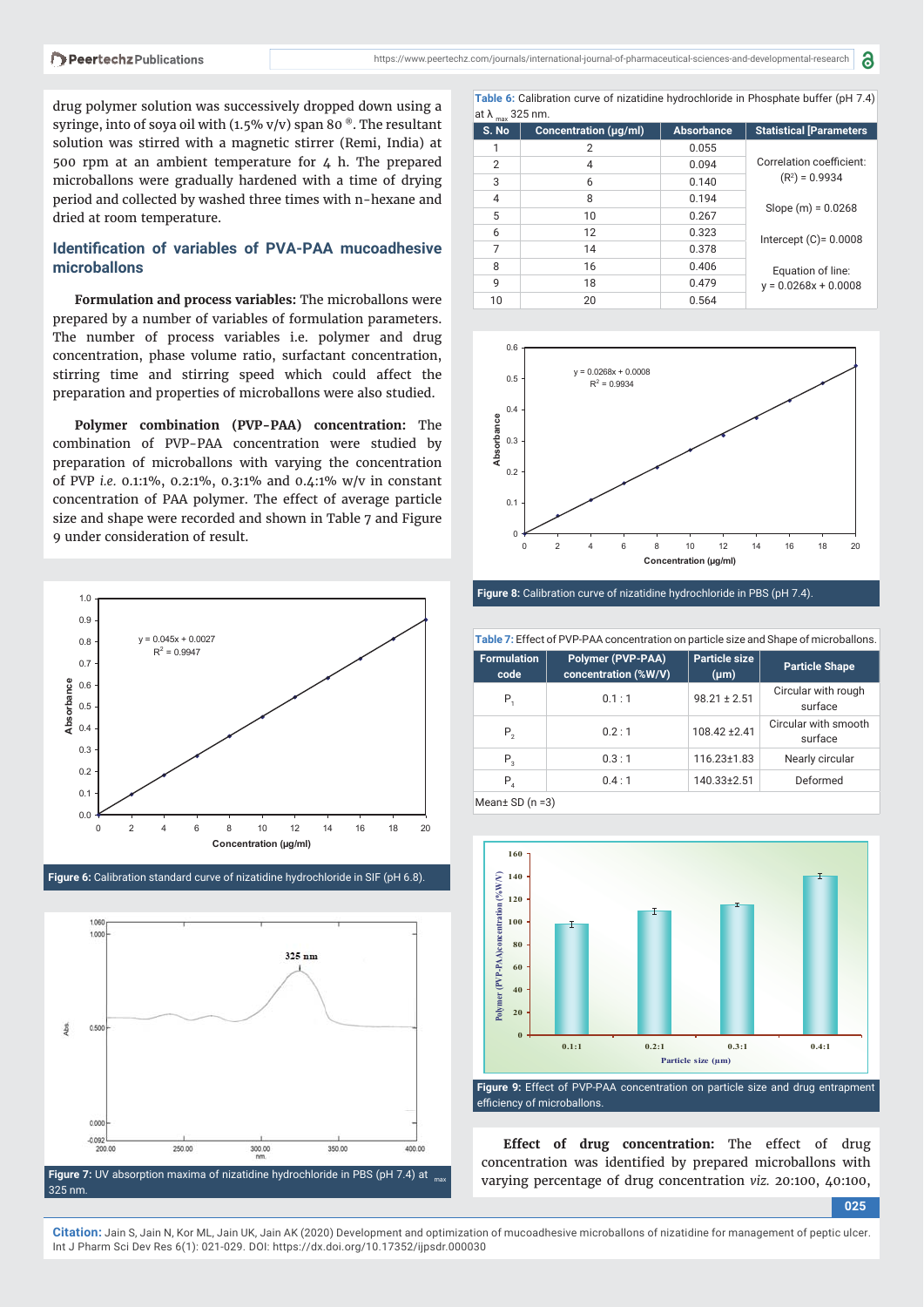60:100, 80:100 % w/w of drug while weight of polymer was remain constant. The result was optimized on the basis of drug entrapment efficiency and particle size of microballons. The observations are showed in Table 8 and graphically shown in Figure 10.

**Effect of internal phase/external phase ratio:** The effect of internal/external phase ratio was justified by selection of P2D2 formulation. The microballons were prepared with change of ratio 1:1, 1:5 and 1:10 of both internal and outer phase ratio as constant parameter. The effect of phase ratio on the particle size and percentage drug entrapment efficiency is reported in Table 9 and shown in Figure 11.

**Effect of surfactant concentration:** The effect of surfactant (span-80) concentrations was optimized on selected formulation P2D2I2. Microballons were prepared using different surfactant concentrations in external phase. The effect of surfactant concentration formulation is reported in Table 10 and shown in Figure 12.

**Effect of stirring speed:** The effect of stirring speed was optimized by selection of formulation (P2D2I2E3). The microballons were prepared by taking varying stirring speed i.e. 300, 400, 500 and 600 rpm (Remi, India) and other variables remain constant. The optimization was done on the basis

| Table 8: Effect of drug concentration on particle size and drug entrapment efficiency |  |
|---------------------------------------------------------------------------------------|--|
| of microballons.                                                                      |  |

| <b>Formulation</b><br>code    | Drug amount (% of polymer<br>weight) | Particle size<br>$(\mu m)$ | % Drug<br>loading |
|-------------------------------|--------------------------------------|----------------------------|-------------------|
| P <sub>2</sub> D <sub>1</sub> | 20                                   | $107.41 \pm 1.82$          | 78.52±1.62        |
| P <sub>2</sub> D <sub>2</sub> | 40                                   | $112.42 \pm 2.52$          | 92.41±1.81        |
| P <sub>2</sub> D <sub>3</sub> | 60                                   | $119.21 \pm 2.82$          | $80.33 \pm 1.52$  |
| P <sub>2</sub> D <sub>4</sub> | 80                                   | 124.23±3.12                | $71.42 + 2.45$    |
| $M_{\rm con}$ CD $\pm$ (n=2)  |                                      |                            |                   |

Mean  $SD \pm (n=3)$ 



**Figure 10:** Effect of Nizatidine concentration (% of polymer weight) on particle size and drug entrapment efficiency of microballons.

| Table 9: Effect of Phase ratio on particle size and drug loading. |             |                            |                                          |  |
|-------------------------------------------------------------------|-------------|----------------------------|------------------------------------------|--|
| <b>Formulation</b><br>code                                        | Phase ratio | Particle size<br>$(\mu m)$ | Percentage drug entrapment<br>efficiency |  |
| P <sub>2</sub> D <sub>2</sub> <sup>1</sup>                        | 1:1         | $103.6 \pm 1.6$            | 84.51±3.22%                              |  |
| P2D2I2                                                            | 1:5         | $109.4 + 2.5$              | 93.13+2.52%                              |  |
| P2D2I3                                                            | 1:10        | $115.3 \pm 1.8$            | 74.25±1.54%                              |  |



a

Figure 11: Effect of solvent ratio on particle size and drug entrapment efficiency.

**Table 10:** Effect of surfactant concentration on particle size and drug loading.

| <b>Formulation</b><br>code | <b>Surfactant</b><br>conc.<br>$(*V/V)$ | Particle size<br>$(\mu m)$ | Percentage drug entrapment<br>efficiency |
|----------------------------|----------------------------------------|----------------------------|------------------------------------------|
| P2D2I2E1                   | 0.5                                    | 128.32 ± 2.71              | 77.15±3.11%                              |
| P2D2I2E2                   | 1.0                                    | 119.22±3.21                | 81.03±3.02%                              |
| P2D2I2E3                   | 1.5                                    | 113.25±2.34                | 92.81±1.54%                              |
| P2D2I2E4                   | 2 በ                                    | 108.23±3.15                | 79.05±1.08%                              |



**Figure 12:** Effect of surfactant concentration on particle size and drug entrapment efficiency.

of average particle size and maximum % drug entrapment efficiency. The observations are recorded and shown in Table 11 and Figure 13.

**Effect of stirring time:** The effect of stirring time was justified by selection of formulation (P2D2I2E3S3). The microballons were prepared by varying stirring time i.e. 1h, 2h, 3h and 4h and other variables remain constant. The optimization was justified on the basis of average particle size and maximum % drug entrapment efficiency. The observations are recorded and shown in Table 12 and Figure 14.

# **Results and discussion**

The drug nizatidine hydrochloride is white to off white amorphous powder and the melting point was at  $132^{\circ}$ C. The pH of 1.0 % w/v solution of nizatidine hydrochloride in carbon dioxide free water was measured at  $25 \pm 1$ <sup>o</sup>C using a pH meter

**026**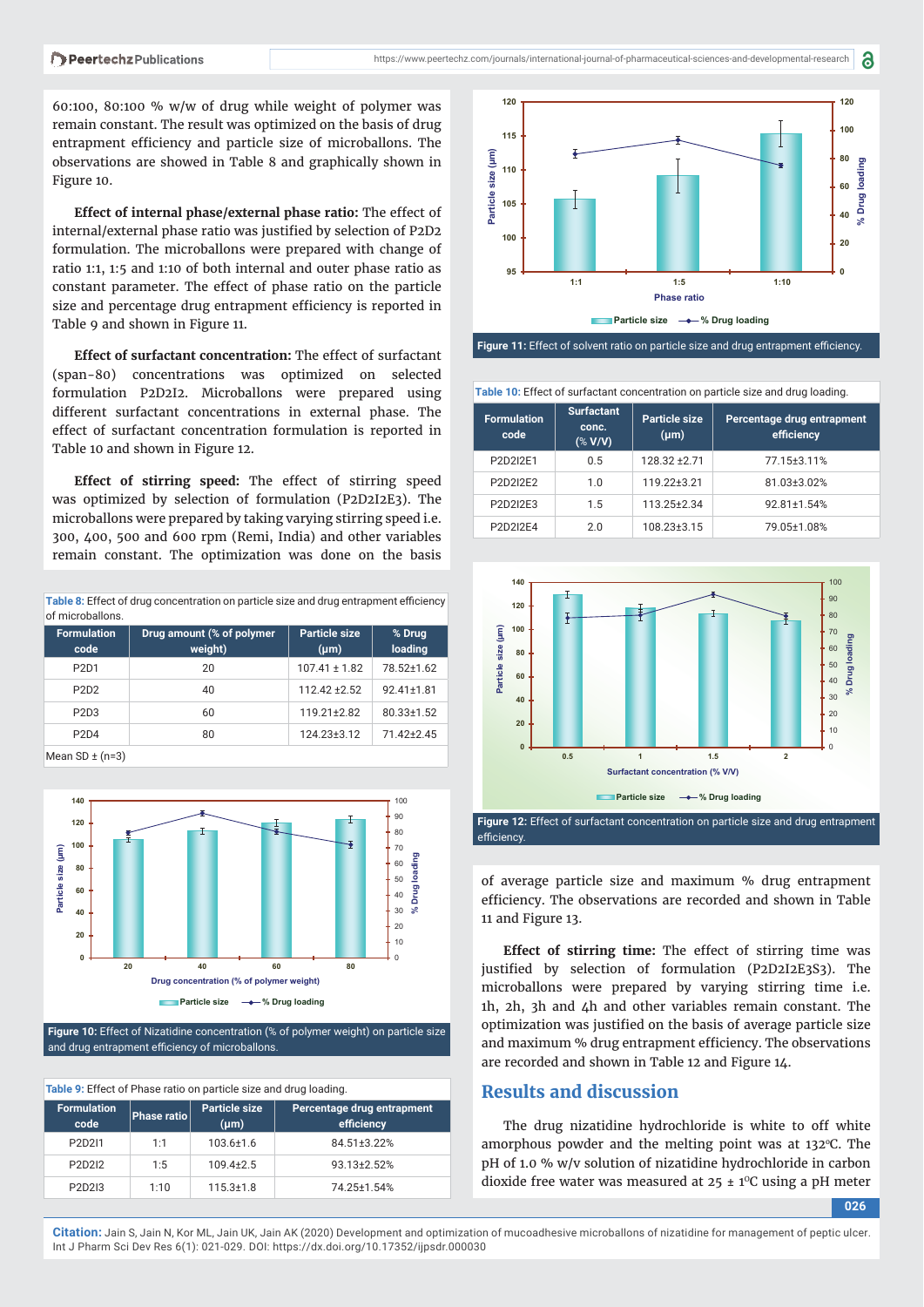



Figure 13: Effect of stirring speed on particle size and drug entrapment efficiency.

| Table 11: Effect of stirring speed on particle size and drug loading. |                       |                            |                                          |  |
|-----------------------------------------------------------------------|-----------------------|----------------------------|------------------------------------------|--|
| <b>Formulation</b><br>code                                            | <b>Speed</b><br>(rpm) | Particle size<br>$(\mu m)$ | Percentage drug entrapment<br>efficiency |  |
| P2D2I2E3S1                                                            | 300                   | 135.02+5.31                | 74.15±.3.18%                             |  |
| P2D2I2E3S2                                                            | 400                   | 128.24±3.51                | 83.02±3.15%                              |  |
| P2D2I2E3S3                                                            | 500                   | 110.32±3.25                | 90.03±3.05%                              |  |
| P2D2I2E3S4                                                            | 600                   | 99.25±5.21                 | 73.24+2.12%                              |  |

**Table 12:** Effect of stirring time on particle size and drug entrapment efficiency of microballons.

| <b>Formulation</b><br>code | <b>Stirring Time</b><br>(hrs) | <b>Particle size</b><br>$(\mu m)$ | % Drug entrapment<br>efficiency |
|----------------------------|-------------------------------|-----------------------------------|---------------------------------|
| P2D2I2E3S3T1               |                               | 137.15±2.25                       | $66.17 \pm 2.05$                |
| P2D2I2E3S3T2               | $\overline{2}$                | 128.23±1.81                       | 72.11±2.51                      |
| P2D2I2E3S3T3               | 3                             | 118.05±2.05                       | 82.05±1.51                      |
| P2D2I2E3S3T4               | 4                             | 107.05±1.61                       | 91.06±2.14                      |
| Mean $SD \pm (n=3)$        |                               |                                   |                                 |



**Figure 14:** Effect of stirring time on particle size and drug loading in PAA-PVP microballons.

which was found to be 5. The drug was identified by the official method (I.P., 1996). The solubility of the drug was determined in various solvents at room temperature. Among the solvents used, highest solubility of drug was found in aqueous, meth. and eth. 95%. The drug was slightly soluble in ethyl acetate and isopropanolol. It was practically insoluble in chloroform and dichloromethane. The partition coefficient of nizatidine hydrochloride in n-octanol/distilled water (pH 7.0) was 0.2347 and in n-octanol/PBS (pH 7.4) 0.2183 respectively. Partition coefficient value of drug also revealed its polar and hydrophilic nature. The analytical study was performed by using UV spectrophotometery of nizatidine hydrochloride at  $\lambda_{\text{max}}$  228 nm for hydrochloric acid buffer (pH 1.2), 313 nm for SIF (pH 6.8) and 325 nm for PBS (pH 7.4) and result was found to be reproducible and highly sensitive. The calibration curves were performed for quantitative analysis of nizatidine hydrochloride and absorbance are given in Tables 4-6 graphically shown in Figures 4-8. It was found that all result of analytical validation method follow Beer's law by the statistical analysis. The result was found as correlation coefficient greater than 0.999 in all the cases and hence it was quite linear in nature. Hence it could be concluded that the estimation procedure is quick, convenient, fairly reliable, sensitive, less expensive and reproducible.

In the present study polymer were selected on the basis of their non-interference in the estimation of drugs. The absorbance data of nizatidine hydrochloride with different additives in PBS (pH 7.4) are shown in Table 6. The absorbance data had shown no appreciable interference of polymers in the estimation of nizatidine hydrochloride. PAA-PVP complexed microballons were prepared by solvent dispersion method. The PAA and PVP solution were dispersed in external phase. Soya oil was selected as the external phase since the ethanol/water combination as an internal phase is not miscible with soya oil so composite was not soluble in it. The PAA droplets formed collid with PVP solution in soya oil to form interpolymer composite. The microballons of PAA/PVP composite slowly solidified and hardened due to ethanol and water was diffused out through internal phase. PAA is measured as one of the best mucoadhesive polymers. The PAA and PVP combined and thickening out in ethanol and water mixture within short period of time to form PVP/PAA interpolymer composite, thus prepare mucoadhesive microballons. The outcome of formulation variables e.g. Polymer mixing ratio, drug concentration, internal/external phase ratio, surfactant concentration and process variables e.g. stirring speed and stirring time were calculated. The results suggested that these variables influence the shape, size and size distribution, total drug loading efficiency and *in vitro* drug release of the final preparation. Hence these parameters were optimized to obtain microballons with narrow size distribution and maximum drug loading efficiency. The microscopic examination of microballons revealed that the mean diameter of PAA-PVP complexed microballons varied from 98.21±2.51μm to 140.31±2.51μm on varying the concentration of polymers (PAA-PVP) from 0.51% to 2.1%. The average particle size of microballons increased with increasing polymers concentration and the shape of microballons varied from circular and rough to deform.

As the shape was circular and smooth with P2 formulation and the size of microballons was also sufficiently low (108.42±2.41), this formulation was considered optimum and selected for further study (Table 7 & Figure 9).

The effect of concentration of drug was justified by the identified variation in average particle size and maximum

**027**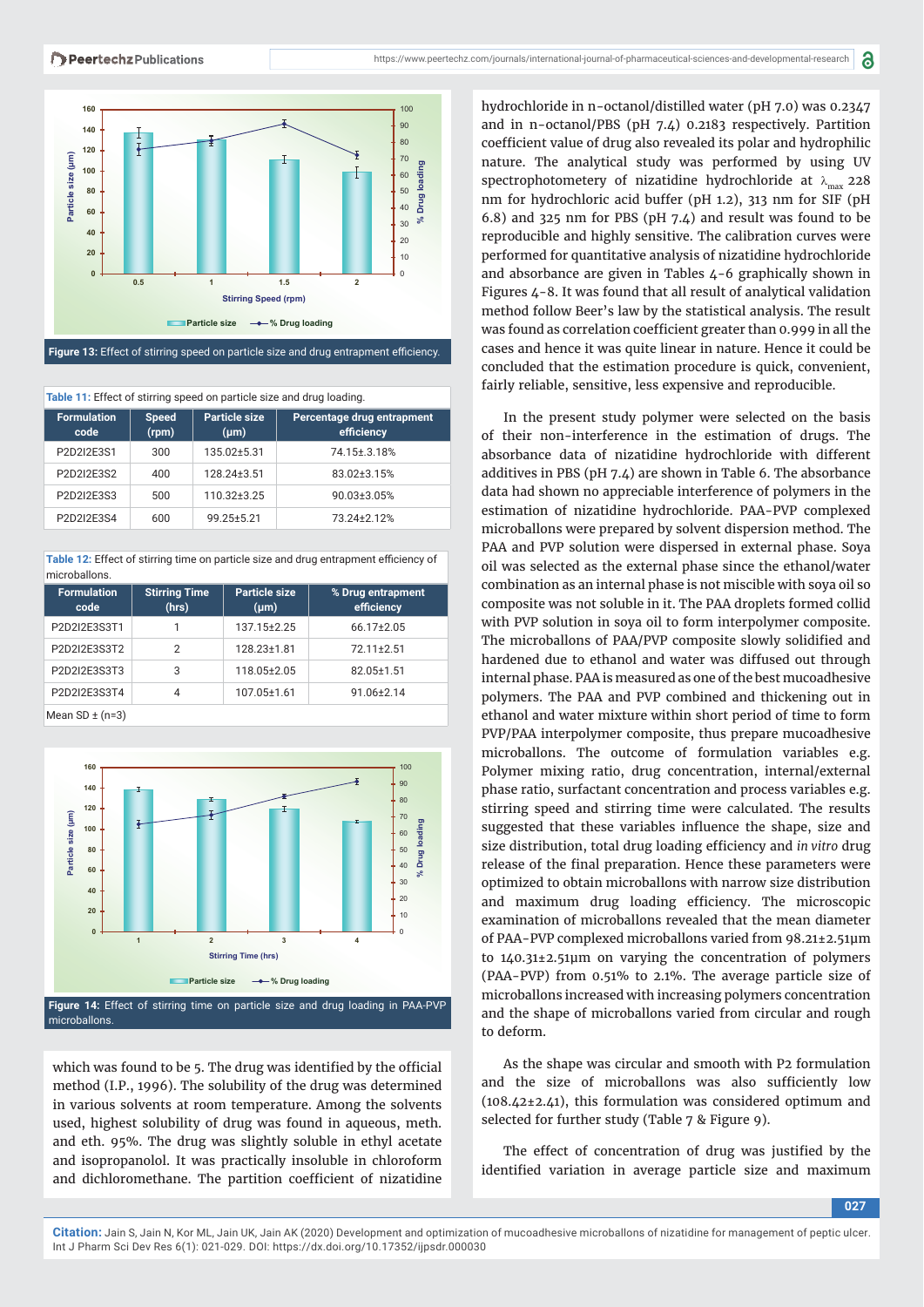entrapment efficiency. The PAA-PVP ratio was varied during preparation of microballons in different concentration of nizatidine viz. 20, 40, 60 and 80 mg /100mg of PAA-PVP. The result was observed that with increasing the drug concentration, the entrapment efficiency of drug in microballons were also increased up to 40/100 mg. If the concentration of drug was increased more than  $40/100$  mg, the entrapment efficiency gradually decreased. This was due to saturation of PAA-PVP with the drug and the particle size of microballons does not significantly change. The observation recorded in Table 8 and shown in Figure 10.

The effect of internal/external phase ratio on preparation of microballons showed that amount of water act as internal phase was effected. The mixing amount of ethanol starts to diffused out into the oil phase, and water act as important part for preparation core of the emulsion droplets. The result was justified that, the content of water directly affects the solidification time of the microballons. If the phase volume ratio was selected more than 1:5, the solidification time of the microballons increased. This was due to the using relatively large quantity of oil phase during mixing. This was decreased the collision frequency between the incompletely solidified microballons (Table 9 and Figure 11).

The particle size of microballons was decreased, while increasing the concentration of surfactant (span 80) in oil phase. The surface tension of aqueous phase was increased, this allow the formation of micro size range. The optimum size of microballons was  $112.6 \pm 2.5 \mu m$  and drug entrapment efficiency was 92.4±1.8% at using 1.5% v/v surfactant concentration. As the amount of surfactant increased the particle size of microballons was decreased due to formation of micelles. The drug entrapment efficiency also decreased because of the leaching out of the drug particles during optimization process (Table 10 and Figure 12).

The effect of stirring speed was identified by increasing speed from 300 to 500 rpm. The average particle size was decreased from 135.2 μm to 99.5 μm, because of more stirring speed enhances the energy, and thus breaks up the emulsion droplets and formed small droplets. The result was concluded that as stirring speed increases, an average particle size of microballons was decreased. At 500 rpm formulation P2D2I2E3S3 shaped narrowest size distribution 110.2±3.5 μm with spherical shape with drug entrapment efficiency was 90.3±3.5 %. The observation documented in Table 11 and showed in Figure 13.

The average particle size of PVP-PAA microballons reduces with increasing stirring time during mixing. Narrow particle size was found  $107.5 \pm 1.6 \mu m$  with entrapment efficiency 91.6±2.1% of formulation P2D2I2E3S3T4 after 4 h stirring time duration. Stirring time for more than 4h origin separation of aqueous phase, thus agglomeration of the polymers was produced. The observations are recorded in Table 12 and shown in Figure 14.

## **Conclusion**

Mucoadhesive microballons is one of dosage forms,

which make available the opportunity of increase the bioavailability. The present study was concluded that the prepared mucoadhesive microballons was advanced example of current formulation by solvent dispersion technique. The present work was justified the effect of various parameters as polymer combination and its concentration (PVP-PAA), drug concentration, internal phase/external phase ratio, surfactant concentration, stirring speed, stirring time. The polymeric mixture was mixed in oil then this mixture stirred in a blend of ethanol/water mixture. The interpolymer complex beads start to solidified and convert to hardening material as ethanol water mixture diffused out. The concentration of drug the entrapment efficiency gradually changed. The effect of internal/external phase ratio as internal phase played a key role in the formation of microballons. The particle size found to be decreased as the ratio of surfactant (span 80) change as surface tension of aqueous phase allow the formation of micro size balloons. The stirring speed decreased the particle size with enhancing the stirring time to format agglomeration of the polymers. The outcomes proposed that these factors confirm impact on the shape, size and size distribution, entire medication load effectiveness of microballons.

#### **References**

- 1. Kumar V, Abbas AK, Fausto N (2006) Robbins and Cotran Pathologic basis of disease. 7th edition. New Delhi: Elsevier India Private Limited.
- 2. Kumar A, Singh R, Sharma R, Kumar S (2012) Peptic ulcer: a review on etiology and pathogenesis. International Research Journal of Pharmacy 3: 34-38. **Link:** https://bit.ly/2CTZKjC
- 3. Subiksha PS (2014) Various remedies for recurrent Aphthous ulcer: a review. Journal of Pharmaceutical Science and Research 6: 251-253. **Link:** https://bit.ly/3gkgdfD
- 4. Crispian S, Meir G, Francina L (2003) The diagnosis and management of recurrent Aphthous Stomatitis. J Am Dent Assoc 134: 200-207. **Link:** https://bit.ly/3g81lk7
- 5. Higuchi D, Choichi S, Shah SS, Satoshi T, Charles EL (2003) Etiology, treatment and outcome of esophageal ulcers: A 10 year experience in an urban emergency hospital. J Gastrointest Surg 7: 836-842. **Link:** https://bit.ly/3g2BFFA
- 6. Mohan H (2013) Text book of Pathology. 6th edition. New Delhi: Jaypee Brothers Medical Publisher (P) Ltd.
- 7. Michael BA, Charles A, Isaac G, Alexander N (2013) in-vivo models used for evaluation of potential anti-gastroduodenal ulcer agents. Ulcers 1-12. **Link:** https://bit.ly/3fasAJw
- 8. Vogel HG (2002) Discovery and evaluation, Pharmacological assays. 2<sup>n</sup>d edition. Berlin: Springer Publication 228-289.
- 9. Sreenivas SA, Pai KV (2009) Synthesis of thiolated Chitosan : promising polymers for prolong mocoadhesive drug delivery. Int J Pharm 1: 670-678. **Link:** https://bit.ly/305W4Eh
- 10. Rutkowski S, Si T, Gai M, Frueh J, He Q (2018) Hydrodynamic electrospray ionization jetting of calcium alginate particles: effect of spray-mode, spraying distance and concentration. RSC Advances 8: 24243-24249. **Link:**  https://rsc.li/3f68LDo
- 11. Rutkowski S, Mu L, Si T, Gai M, Sun M, et al. (2019) Magnetically-propelled hydrogel particle motors produced by ultrasound assisted hydrodynamic electrospray ionization jetting. Colloids and Surfaces B. Biointerfaces 175: 44–55. **Link:** https://bit.ly/32YeSXX

**028**